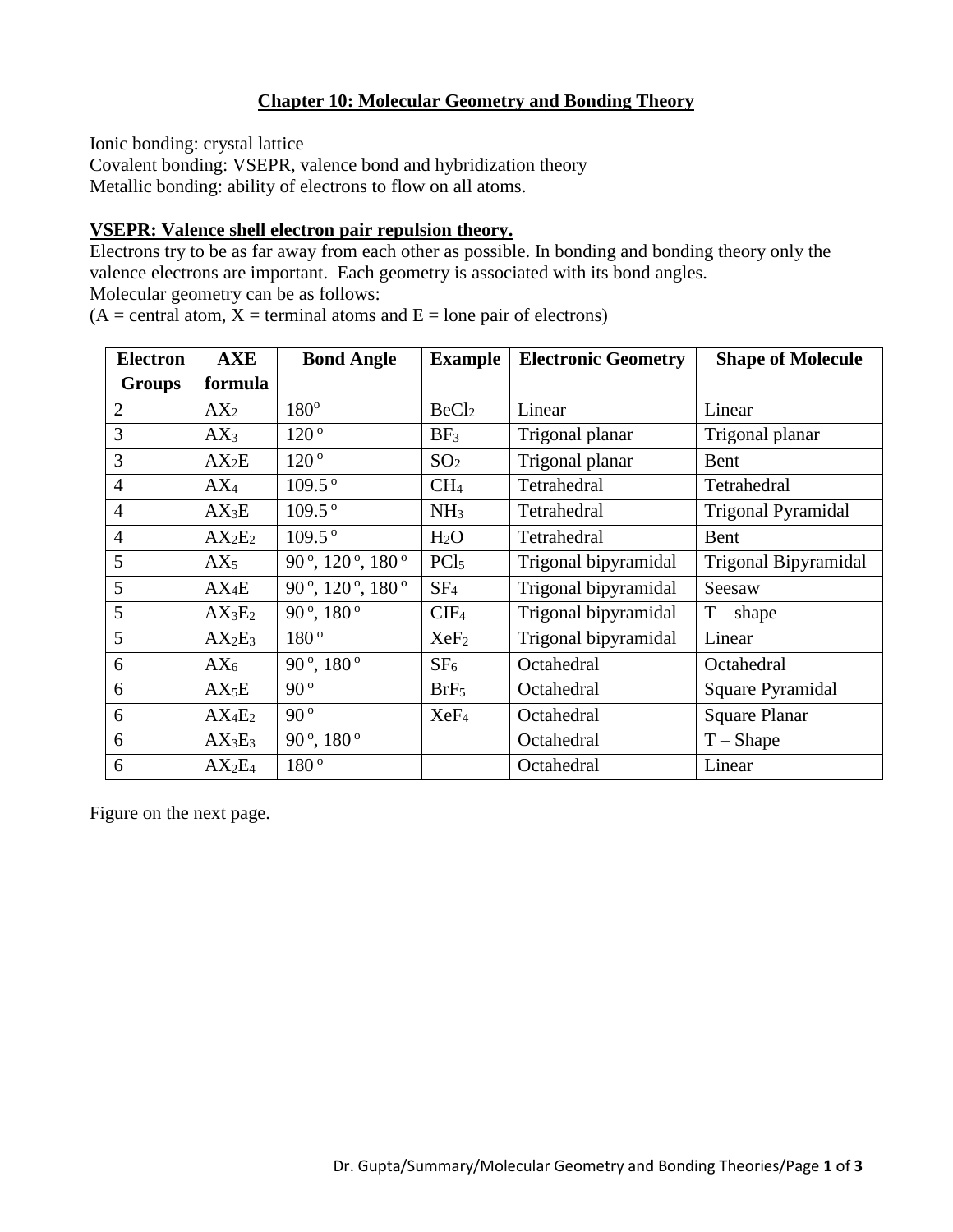

Dipole moment and polar molecules

- Polar bond and polar molecules
- Polar bond when the two atoms of a bond have different electronegativity while
- Polar molecules have overall non-zero dipole moments and non polar molecules have zero dipole moment.
- A bond can be polar but the molecule does not have to be.
- Dipole moment  $=$  magnitude of charge x distance separating the positive and negative charge
- Units (debye = coulomb x meter)
- Dipole moment usually can be determined by exposing molecules to electric field.